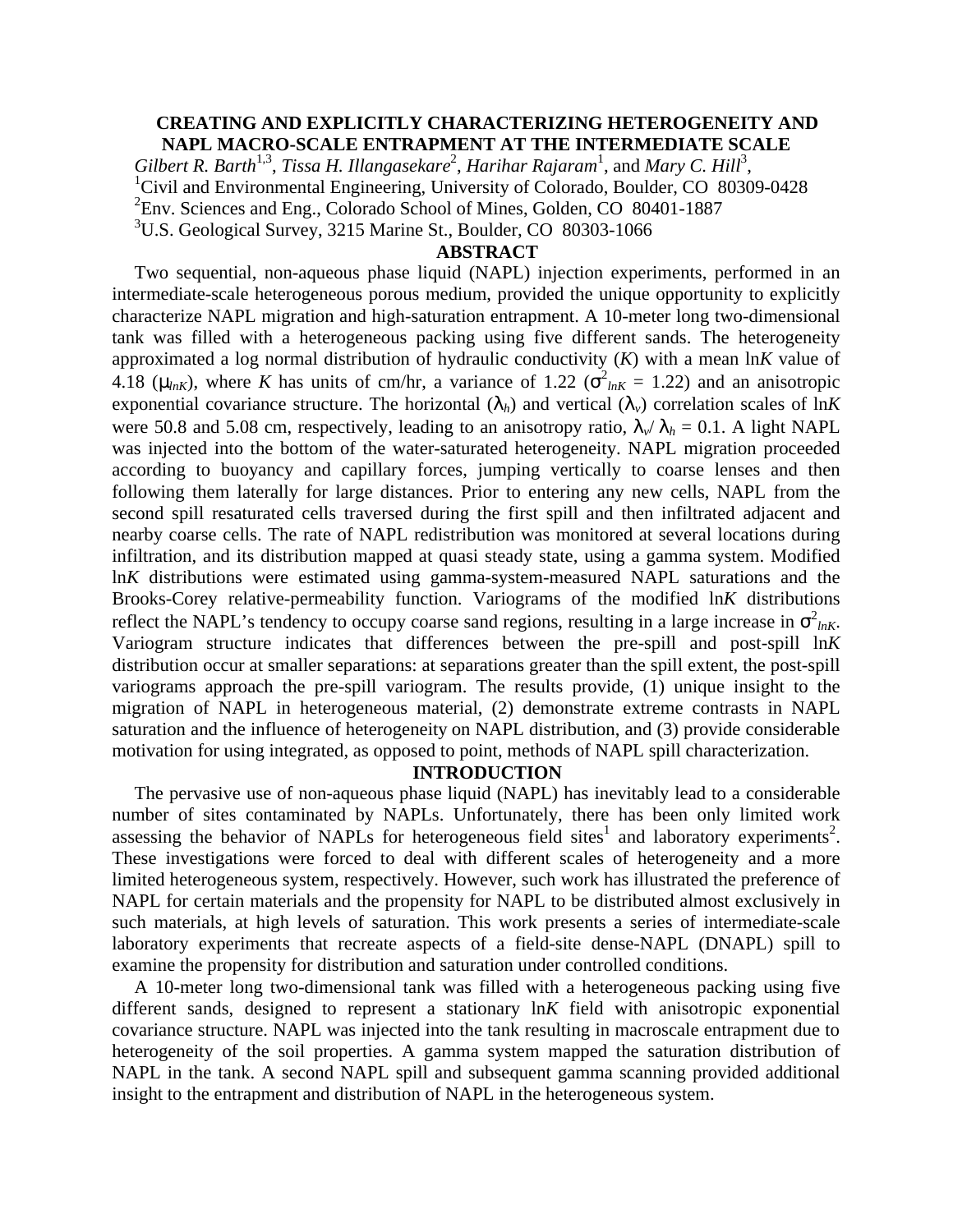### **INTERMEDIATE-SCALE EXPERIMENTAL SYSTEM**

### *Heterogeneous Porous Media Construction and Instrumentation*

The intermediate-scale porous medium was constructed in a tank approximately 10 meters long, 1.2 meters tall, and 0.06 meters inside width (Figure 1a). Each end of the porous medium consisted of a 20 cm section of pea gravel to provide constant-head boundaries for the system. The overall gradient and saturated zone thickness were adjusted with two constant-head tanks that controlled the water level in the pea gravel. The water table was level with the top of the sand packing at the up-gradient end of the tank. At the down-gradient end it was 15.7 cm below the top of the packing producing an overall gradient of approximately 0.016 along the length of the tank. Deionized water was supplied to the up-gradient constant-head tank. The gradient and resulting flow of approximately 3.2 L/hr were maintained throughout the experiments.

The packing within the tank consisted of two zones: a homogeneous section of coarse sand (#8 sieve) in the upstream 1.1 meters of the tank followed by an 8.1 meter heterogeneous section (Figure 1a). The heterogeneous zone served as a laboratory analogue of random field-site sedimentary structure, was created using five different sands, and designed to support explicit representation in a numerical model. The heterogeneous zone approximated a log normal distribution of hydraulic conductivity (*K*) with a mean ln*K* value of 4.18 ( $m_{nK}$ ), where *K* has units of cm/hr, a variance of 1.22 ( $\sigma_{lnK}^2 = 1.22$ ) and an anisotropic exponential covariance structure. For comparison to well-known field sites,  $\sigma_{lnK}^2$  of the Cape Cod, Borden, and Columbus sites were 0.2<sup>3</sup>, 0.24<sup>4</sup> and 4.5<sup>5</sup> respectively. The horizontal  $(I_h)$  and vertical  $(I_v)$  correlation scales of ln*K* were 50.8 and 5.08 cm, respectively, leading to an anisotropy ratio,  $I_v/I_h = 0.1$ . At the Cape Cod, Borden and Columbus sites,  $I_v/I_h = 0.04, 0.02$ , and 0.01, respectively.



Figure 1: Intermediate-scale tank design showing (a) the dimensions of the entire tank including a simplified representation of the sand cell packing and the pressure and sampling ports, (b) the frequency distribution of sand cell packing for the five hydraulic conductivities (permeameter values are shown), and (c) an enhanced gray-scale detail of the tank packing. Each sand lens is 25.4-cm long and 2.54-cm tall, and is tapered at the ends as shown in (c).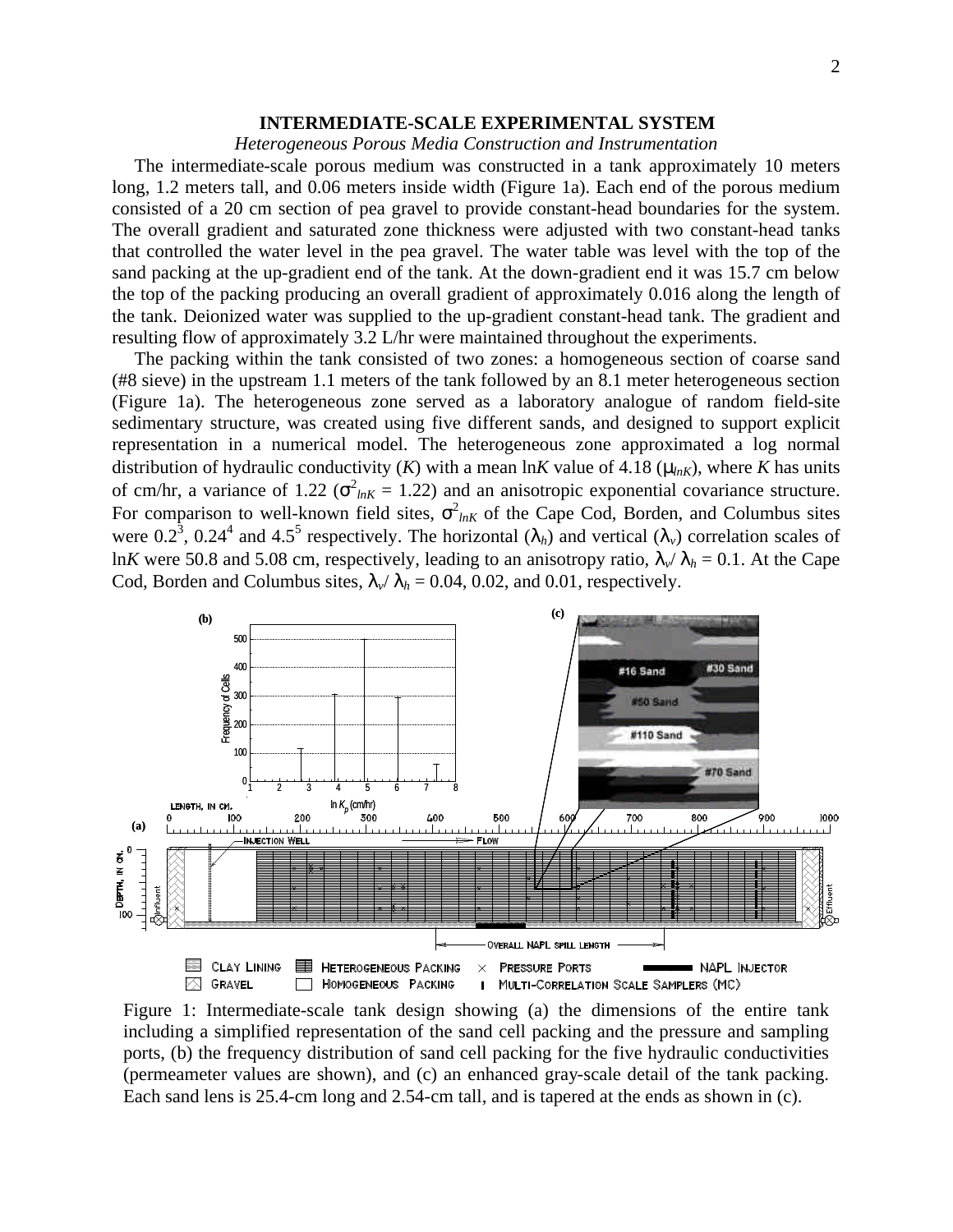|                                    | Mesh Size (ASTM E-11) |      |      |      |           |
|------------------------------------|-----------------------|------|------|------|-----------|
|                                    | #16                   | #30  | #50  | #70  | #110      |
| $K_p$ (cm/hr)                      | 1550                  | 417  | 133  | 48.6 | 15.1      |
| $d_{50}$ (mm)                      | 0.88                  | 0.49 | 0.30 | 0.19 | 0.103     |
| $d_{60}/d_{10}$                    | 1.72                  | 1.50 | 1.94 | 1.86 | NA        |
|                                    | 3.5                   | 3.0  | 1.9  | 2.2  | <b>NA</b> |
|                                    | 0.07                  | 0.26 | 0.28 | 0.30 | 0.30      |
| $E_{\rm rem}$ $R_{\rm v}$ leg 1007 |                       |      |      |      |           |

#### **Table 1: Sand Properties**

From Szlag, 1997

To design the heterogeneous packing, a continuous ln*K* distribution with the desired statistical structure was generated using a Fourier summation algorithm<sup>6</sup> and then discretized into five categories. Each category was assigned a particular sieve size sand: #16, #30, #50, #70 or #110 (Table 1). Values of  $m_{nk}$ ,  $s^2_{lnk}$  were evaluated and the match between correlation structure of the discretized distribution and the corresponding statistics of the original continuous distribution verified<sup>7</sup>. Measured hydraulic-conductivity values ( $K_p$  in Table 1) for each sieve size sand were determined by *Mapa et al*. [unpublished report for the U.S. Army Engineer Waterways Experiment Station, 1994]. The values of  $m_{nK}$  and  $\sigma^2_{lnK}$  for the discretized distribution are as noted above. The frequency distribution of the five different sands in the heterogeneous packing is shown in Figure 1b. Simulated head and flow values did not match observations so nonlinear regression was performed to determine the optimal values of hydraulic conductivity,  $K_r^8$ , which provided the best fit between observations and predictions of heads and flows. The variograms of



Figure 2: Variograms of the heterogeneous porous media. Each graph includes variograms based on: negative exponential covariance function using  $K_r$  values, with 95% confidence intervals indicated, and the distribution of effective permeability following the first and second NAPL spills. (a) Horizontal variograms. Structure from the  $1<sup>st</sup>$  and  $2<sup>nd</sup>$  spill persists for ~400 and 550-cm respectively. (b) Vertical variograms. Structure from the  $2<sup>nd</sup>$  spill extends almost twice as far as the first spill. Large  $1<sup>st</sup>$  spill increase in sill and minimal change for 2<sup>nd</sup> spill reflect the change in distribution variance with each spill.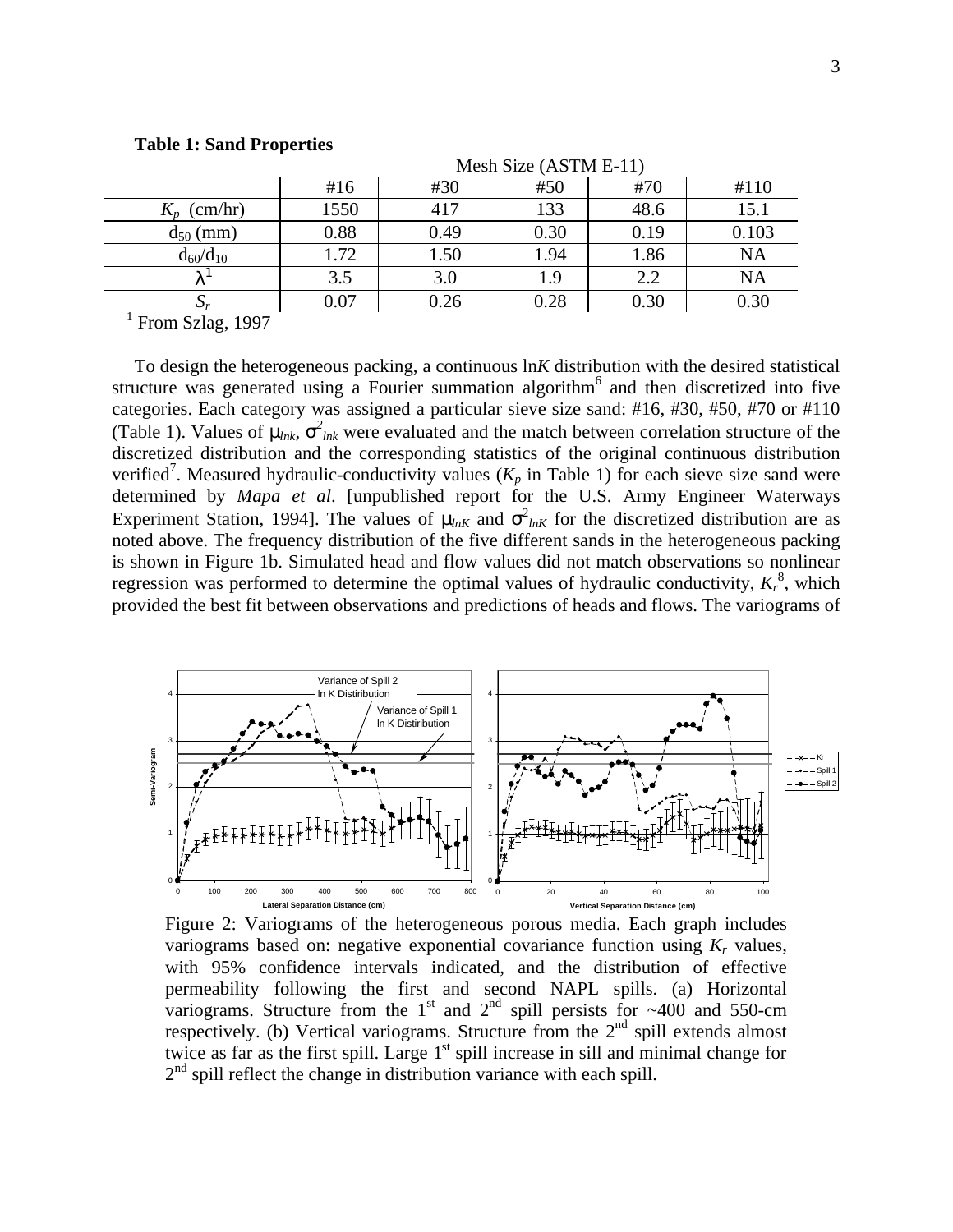$\ln K_r$  for the discretized distribution are shown in Figure 2 and match the targeted variograms corresponding to the exponential covariance function reasonably well.

# **NAPL-SPILL EXPERIMENTS**

An aliphatic hydrocarbon, Soltrol 220 (Phillips Petroleum Company), was selected as the primary NAPL component for injection based on its relatively low toxicity. To represent a DNAPL sinking below the water table Soltrol, since it is lighter than water  $(r = 0.81 \text{ gm/cm}^3)$ , was injected from the bottom of the water-saturated heterogeneous packing. Soltrol was used because DNAPLs that are available for laboratory studies are typically more toxic and tend to corrode the walls of the Plexi-glass lined intermediate-scale tank. Soltrol was considered to be an experimental analog of fuel oil. The Soltrol was mixed with 1-Iodoheptane at a 1:9 ratio to produce a NAPL mixture with a gamma-particle attenuation coefficient of  $0.72 \text{ cm}^{-1}$ , significantly greater than water,  $0.19 \text{ cm}^{-1}$ , and density still significantly less than water,  $r = 0.83$ gm/cm<sup>3</sup>. Automate Red B (Morton International), a dark red organic dye essentially insoluble in water, was added to the Soltrol/1-Iodoheptane mixture at a ratio of 0.1% (volume/volume) to allow visualization of the spill. For the remainder of the paper the mixture of Soltrol 220, 1- Iodoheptane and Automate Red B is simply referred to as the NAPL.

The spill was created by injecting NAPL into the bottom of the heterogeneous formation. The injector consisted of a perforated PVC pipe wrapped with a stainless steel mesh and packed in #8 sieve size sand below columns 14, 15, and 16 of the heterogeneous packing (Figure 1a) producing a source of 1.5 *lh*, or 76.2-cm long. The NAPL was injected at a rate of about 0.21 l/hr and 0.13 l/hour for the first and second spill, respectively. The length of injector and slow injection rate promoted lateral spreading of the  $NAPL<sup>9</sup>$  and preferential infiltration into coarser material<sup>2</sup> resulting in a spill distribution similar to that produced by a slow leak from a DNAPL tank (Figure 3). The first spill was 7.2 liters and an additional 4.2 liters were injected for the second spill. These spill volumes corresponded to 7 and 4 percent of the total pore volume in the tank.

# *Mapping the NAPL Distribution*

This study evaluated a two-component system within the saturated zone: water and NAPL. A gamma ray attenuation system was used to measure NAPL saturations during and after the NAPL spills. The gamma system was used in two ways 1) immediately following each spill it monitored the rate of NAPL redistribution and 2) mapping of the NAPL saturation distribution after redistribution had reached a quasi-steady state. Detailed descriptions of the system have been published elsewhere<sup>10,11</sup>. As discussed below, the NAPL saturation data was used to calculate changes in local wetting-phase (water) permeability as a result of NAPL entrapment. *Characterization of the NAPL spills*

Composited digital images of the first and second spill provide a qualitative indication of NAPL distribution for each spill and illustrate the dramatic contrasts in NAPL saturations and the complex pattern of spatial distribution (Figure 3). The images correspond to just over onethird of the entire tank length. Over a fourteen-day period the first NAPL spill spread approximately 50-cm in the vertical direction and 300-cm laterally. While these values summarize the extent of NAPL spreading they do not capture the highly discontinuous nature of the saturation distribution and the dramatic local contrasts in NAPL entrapment. The majority of redistribution occurred during the first 4 days (Figure 4). It should be noted that, following the first spill, the entire upper half of the tank remained free of NAPL. The first spill only reached coarse lenses in the bottom half of the tank. During the second spill all coarse lenses, from the top to the bottom of the tank, in the spill-impacted region were saturated with NAPL.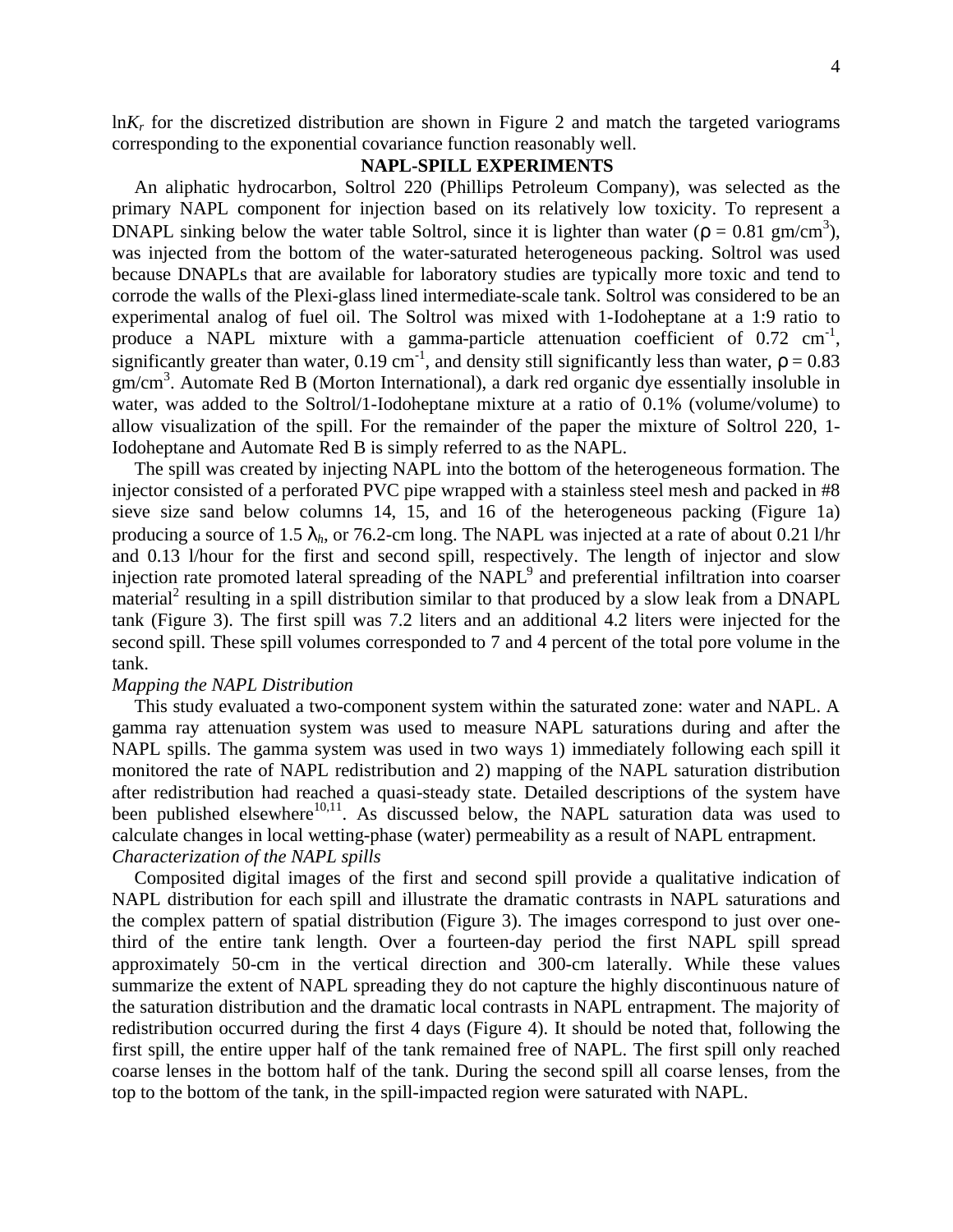Photographic and gamma scan evidence suggest that NAPL from the second spill flowed through the same cells as in the first spill until most of the cells infiltrated during the first spill were fully re-saturated. After that, the NAPL began infiltrating new cells at the periphery of the first spill, moving preferentially into coarser material. NAPL migration jumped vertically to coarse lenses and then followed them laterally for large distances. In general, the additional cells infiltrated during the second spill were more widely dispersed than most of the cells infiltrated during the first spill. The first-spill region acted as a large injector, allowing the spill progress to selectively infiltrate into a sampling of cells more closely resembling the distribution as a whole. In addition, infiltration into new cells after the second spill occurred after injection pumping had ceased and was therefore a function of buoyancy and capillarity alone.



Figure 3: Composited digital images of NAPL entrapped in the intermediate-scale heterogeneous porous media. Images were taken after rapid redistribution had ceased. (a) After first spill of 7.2 liters. (b) After second spill of an additional 4.35 liters. Cluster of saturation above injector was an artifact of pumping NAPL. Distribution of cells infiltrated during 2nd spill provides a better indication of NAPL migration and distribution due to buoyancy and capillarity in this heterogeneous distribution of sands. The scales on the two images are approximately the same. The spill size and location are indicated in Figure 1a.

A notable feature of both spills is the apparently disconnected distribution of NAPL-saturated lenses. The absence of any visual or gamma-scan indication of NAPL in the finer lenses separating the NAPL-saturated coarse lenses suggests that pore-scale fingering was the primary means by which the NAPL moved between coarse lenses. Within coarse lenses, as saturation and the capillary pressure increased, NAPL penetrated the overlying finer lens only through the pores with the lowest pore-entry pressure. Initiation of NAPL fingers between non-adjacent coarse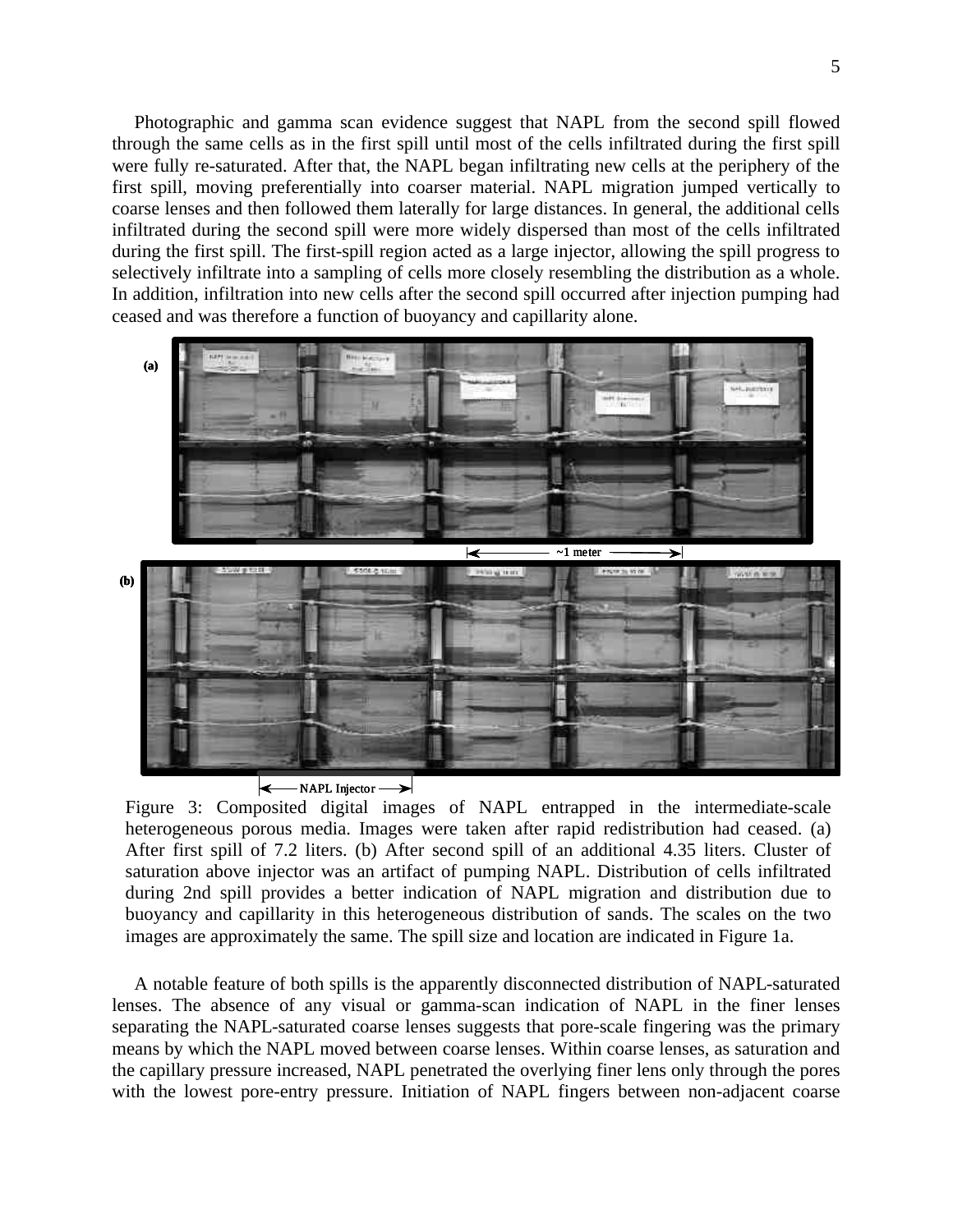lenses provided sufficient opportunity for the NAPL to progress between coarse lenses insuring that the capillary pressure never exceeded the average pore-entry pressure of the finer sands. As a result, NAPL transport and the resulting distribution shown in Figure 3 were determined by variability at the pore scale.

Figure 5 illustrates the NAPL's propensity to finger, selectively entering pores with the lowest pore-entry pressure. The image is from the vicinity of the NAPL injector. The combination of pumping, capillarity, and buoyancy forced NAPL into the #30 sand fully saturating it, was not sufficient to penetrate the #70 sand and only penetrated the #50 sand in portions that, as a result of packing-induced sorting, had slightly lower pore entry pressures. The same sensitivity to minor variations in pore size that produced this layered-saturation effect in a single lens led to the formation of discrete NAPL fingers connecting non-adjacent coarse lenses. The resulting discontinuous distribution of highsaturation lenses is illustrated in Figure 3. The packing-induced sorting illustrated in Figure 5 was atypical, only about one percent of all sand lenses demonstrated packing-induced sorting.

Performing the same experiment or similar experiments using NAPLs of different density contrast, viscosity or surface tension would produce a similar discontinuous pattern of highsaturation lenses, connected by discrete fingers<sup>2</sup>. The spatial distribution would differ due to differences in the density contrast, viscosity or surface tension and the resulting differences in, (1) propensity to penetrate into finer or coarser material, (2) spread laterally and, (3) time required for rapid redistribution to cease. Use of dimensionless ratios such as the Bond number, Capillary Number would provide insight to the



Figure 4: Change in NAPL saturation with time at four locations following the first spill. Lower cells drained as buoyancy drove the NAPL higher in the packing. Higher cells, at the upper extent of the first spill exhibited a relatively constant saturation during scanning.



Figure 5: Discrete distribution of NAPL in #50 sand lens. NAPL fully saturated the lower pore-entry pressure #30 sand, could not infiltrate the finer #70 sand and selectively infiltrated the #50 sand in the regions where minor packing-induced sorting had resulted in slightly larger pore diameters.

distribution of NAPLs with different physical properties, but was outside the scope of this work. Changes to the porous-media distribution would have a similar impact. For example, performing the same Soltrol NAPL injection in a heterogeneous packing with a different variance, correlation length, anisotropy or lens dimensions would result in a similar discontinuous pattern of high-saturation lenses connected by discrete fingers, but with a markedly different distribution of the NAPL.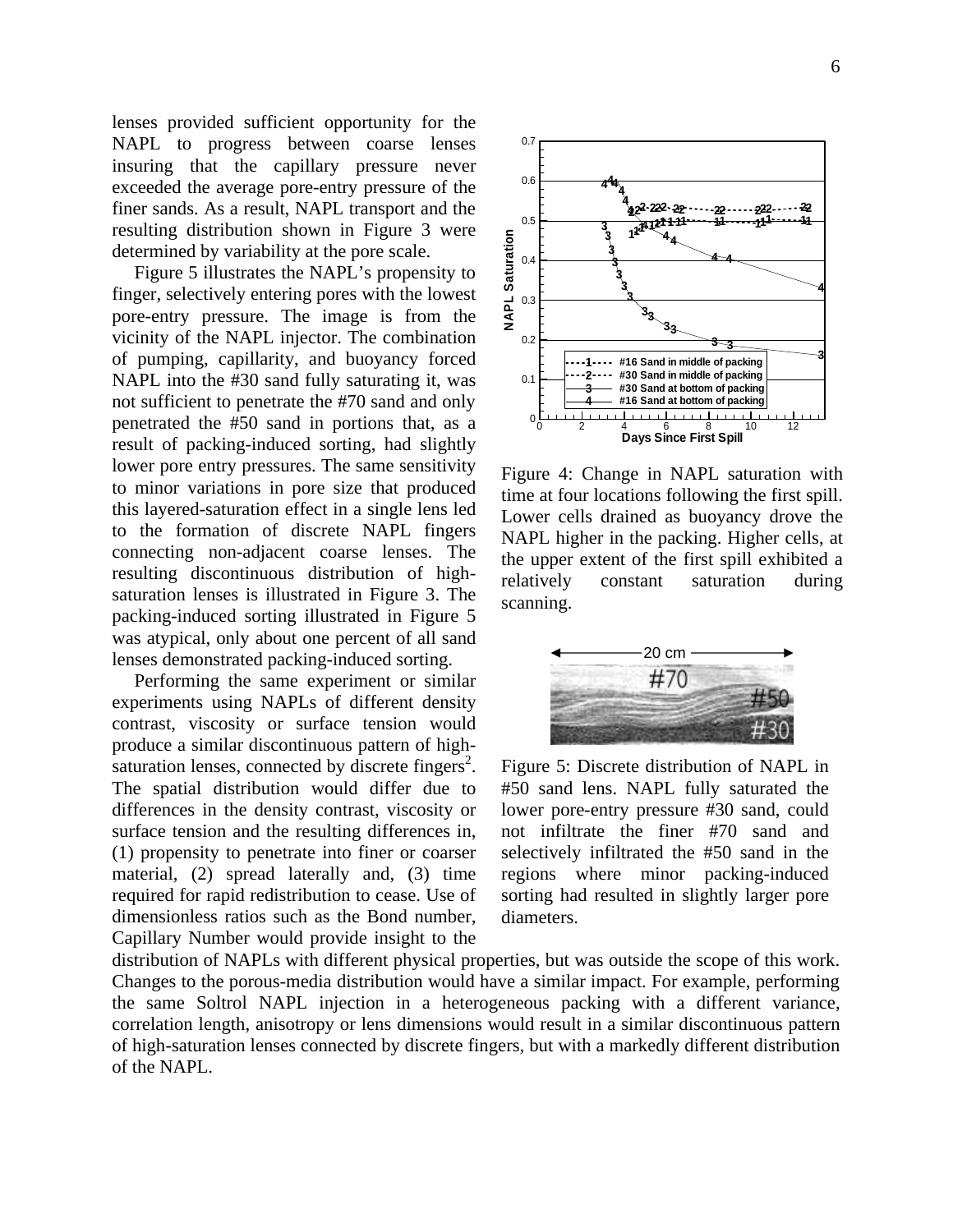The impacts of the NAPL spill on the hydraulic behavior of the medium can be quantified based on the modified wetting phase permeability resulting from NAPL entrapment. Although relative permeability was not measured directly, permeability modifications resulting from NAPL entrapment were estimated using the measured NAPL saturations and the Brooks-Corey relative permeability function:

$$
k_{rw} = S_e^{(2+31)/1}
$$
 (1a)  

$$
S_e = \frac{S_w - S_r}{S_m - S_r}
$$
 (1b)



Figure 6 Distribution of ln*K* initially, (0) and following NAPL spill one, (1) and two, (2).

where *l* is a pore size distribution index,

 $S_e$  is the effective saturation and  $S_w$ ,  $S_m$  and  $S_r$  are the wetting-phase, maximum, and residual saturation, respectively. For laboratory conditions, with relatively uniform media carefully saturated, the value of  $S_m$  is essentially equal to 1.0. The values of  $I$  and  $S_r$  corresponding to each sand were obtained from suction-saturation measurements<sup>12</sup> and are listed in Table 1. The modified ln*K* distributions within the NAPL spill zone, reflecting the influence of NAPL entrapment are shown in the Figure 6. The frequency of large ln*K* values is reduced in the modified distributions reflecting the tendency of the NAPL to occupy coarse sand regions. The spread of the distribution increases dramatically due to the very low hydraulic conductivity of the lenses with macroscale NAPL entrapment. The variograms of the modified ln*K* distribution illustrate the change in spatial structure of the ln*K* variation resulting from NAPL entrapment (Figure 2). The variogram sill reflects a dramatic increase in  $s^2_{lnK}$  after the first spill, and only a slight increase between the first and second spills. The shapes of the variograms also provide considerable insight to the spill distribution. In the case of the horizontal variogram, the major difference between the pre-spill and post-spill variograms occurs at smaller separations. At separations greater than the visually and gamma-scan determined extent of the spill, the postspill variograms appear to approach the general trend of the pre-spill variogram. Agreement between the pre- and post-spill variograms at larger separations reflects the finite horizontal extent of the spill region. The range of separations over which the pre-spill horizontal variogram is modified increases after the second spill consistent with the increase in the horizontal extent of the spill. The vertical variograms exhibit a similar response for the first spill. The vertical extent of NAPL following the  $2<sup>nd</sup>$  spill results in vertical variograms that do not match the pre-spill variograms over the entire range of separations (Figure 2).

#### **DISCUSSION/CONCLUSIONS**

Five different sands with hydraulic conductivities spanning more than two orders of magnitude ( $m_{nk}$ = 4.18,  $\sigma^2_{nk}$  = 1.22) were used to create an anisotropic heterogeneous porous medium in a 10m x 1.2 m intermediate-scale experimental tank. The contrasts in porous medium material properties provided the opportunity for high-saturation NAPL entrapment. Two injections of a light NAPL, into the bottom of the saturated porous medium, created a spill analogous to a DNAPL penetrating below the water table and redistributing as a function of